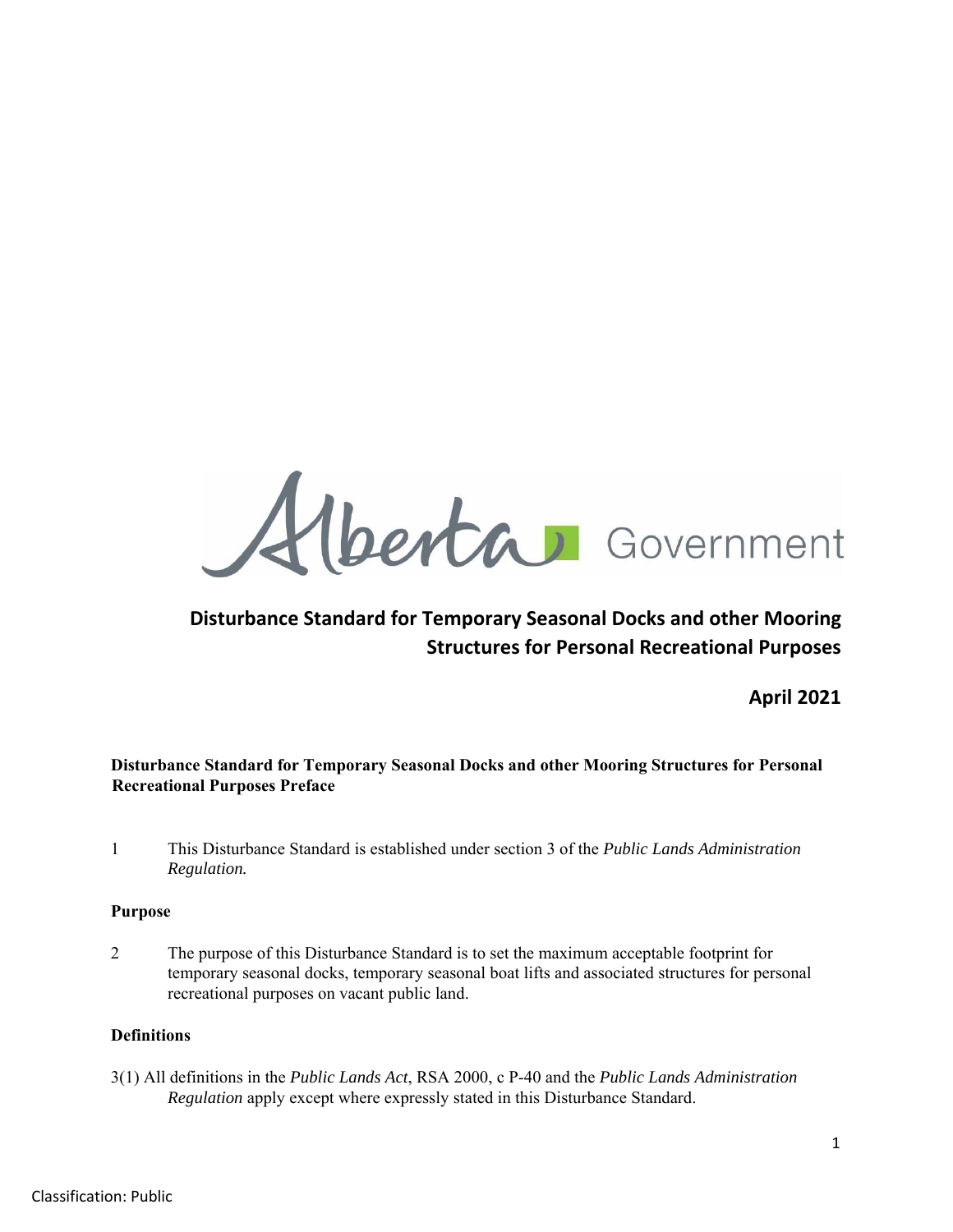- (2) In this Disturbance Standard,
	- (a) "anchor" means a weighted object placed on the bed or shore of a water body for the purpose of fixing a buoy, temporary seasonal dock or swimming platform to the bed or shore of a water body;
	- (b) "associated structures" includes temporary seasonal boat lifts and swimming platforms, including an anchor if an anchor is used, that are constructed and installed in a way so that they can be removed from the bed and shore of a water body before the end of the open water part of the year without cause disturbance to the bed and shore. A boathouse is not an associated structure;
	- (c) "bank" means the natural boundary where the bed and shore of a water body cease; unless coincidental, it is not a historic high water mark, a flood line, or the current waterline;
	- (d) "bed and shore" means the submersed and exposed part of a water body that is bounded by its bank;
	- (e) "boathouse" means a permanent structure used for the storage of a vessel and associated materials and includes any structure that is enclosed on all sides, has a roof or walls or any combination of the two;
	- (f) "buoy" means a floating marker that is placed in a water body, excluding the anchor;
	- (g) "Disturbance Standard" means the *Disturbance Standard for Temporary, Seasonal Docks and other Mooring Structures for Personal Recreational Purposes,* as established under section 3 of the *Public Lands Administration Regulation* and as amended or replaced from time to time;
	- (h) "dock" means any pier, wharf or other structure constructed or maintained in a water body, whether floating or not, used for the purposes of mooring a vessel and includes any walkway, terminal platform, or anchor if an anchor is used;
	- (i) "line of navigation" means an imaginary line located at a distance below the current water line that will afford sufficient draft for a vessel customarily in use on a particular water body, and at the point where the depth reaches 1.5 metres;
	- (j) "littoral drift" means the sedimentary material that is transported in the water along the bed and shore by waves and current;
	- (k) "maximum acceptable footprint " means the extent and nature of a permitted activity as set out in this disturbance standard;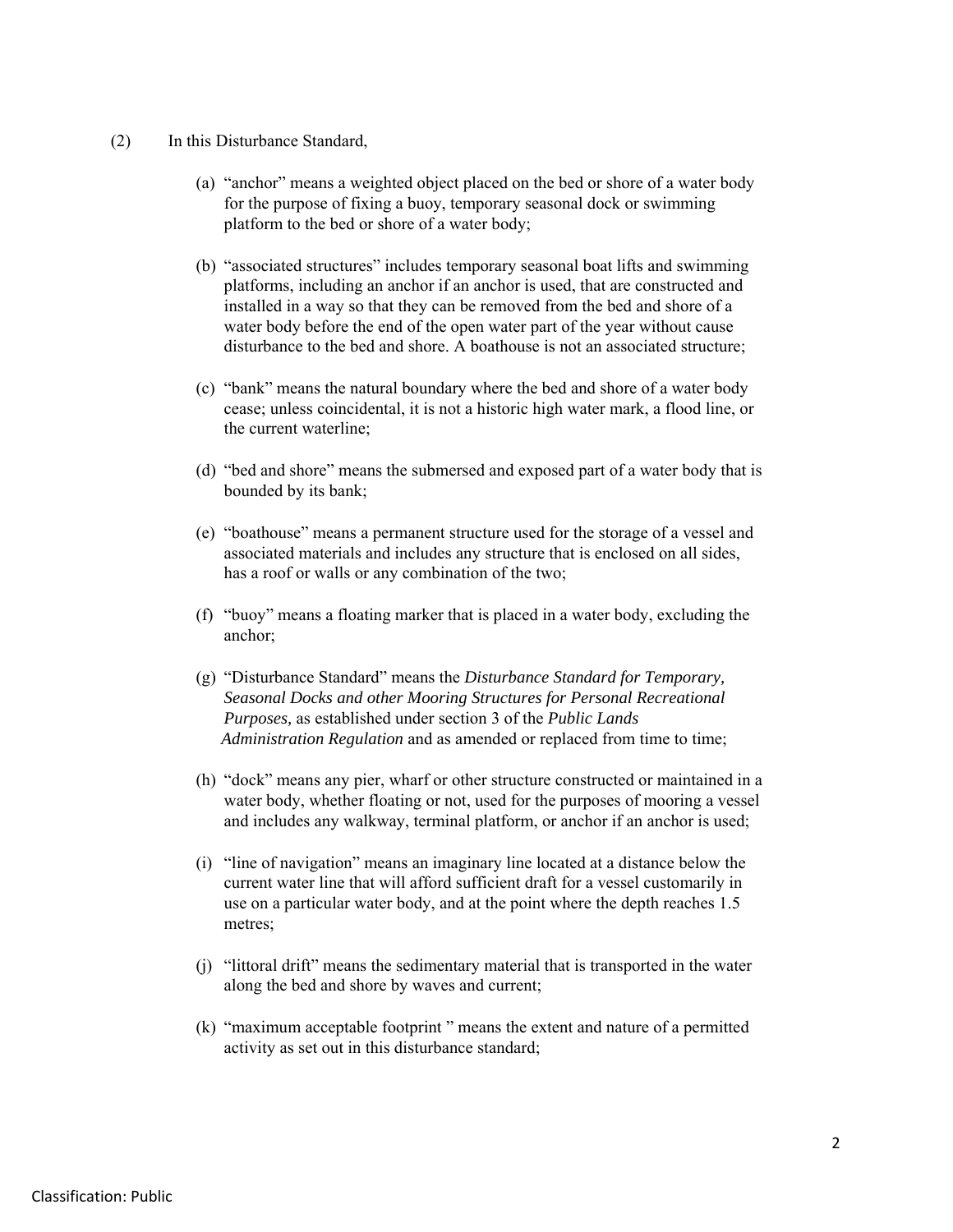- (l) "mooring area" means the area of the water body apportioned to a waterfront holder or semi-waterfront holder or municipal waterfront holder as set out in section 7 of this disturbance standard;
- (m) "mooring buoy" means a buoy installed or used for the purpose of offshore moorage of a vessel, excluding the anchor;
- (n) "municipality" means a municipality as defined under the *Municipal Government Act*;
- (o) "municipal waterfront holder" means a municipality that is registered under the *Land Titles Act* as the owner of the fee simple estate in the land directly adjoining the bank of a water body;
- (p) "open water part of the year" the period of time during the year when the water in a water body is not covered with ice;
- (q) "permitted activity" means the construction, placement and use of a temporary seasonal boat lift or a temporary seasonal dock for a recreational purpose as defined under Part 2 of the *Public Lands Administration Regulation*, which may include any seasonally used associated structures, mooring buoys and anchors, but does not include:
	- (i) construction, placement and use of a community dock; or
	- (ii) construction, placement and use of a temporary seasonal dock for a commercial purpose as defined in Part 2 of the *Public Lands Administration Regulation;*
- (r) "personal watercraft" means any motorized recreational water vehicle that has as its primary source of propulsion an inboard motor powering a jet pump, and is capable of carrying one or more persons in a sitting, standing or kneeling position on or astride the vessel.
- (s) "semi-waterfront holder" means:
	- (i) the person who is registered under the *Land Titles Act* as the owner of the fee simple estate in the land directly adjoining a municipal reserve or environmental reserve, where the municipal reserve or environmental reserve directly adjoins the bank of a water body; or
	- (ii) the holder of a disposition according to the records of the Department for land directly adjoining a municipal reserve or environmental reserve, where the municipal reserve or environmental reserve directly adjoins the bank of a water body; or
	- (iii) the holder of a legal interest in the land directly adjoining a municipal reserve or environmental reserve, where the municipal reserve or environmental reserve directly adjoins the bank of a water body.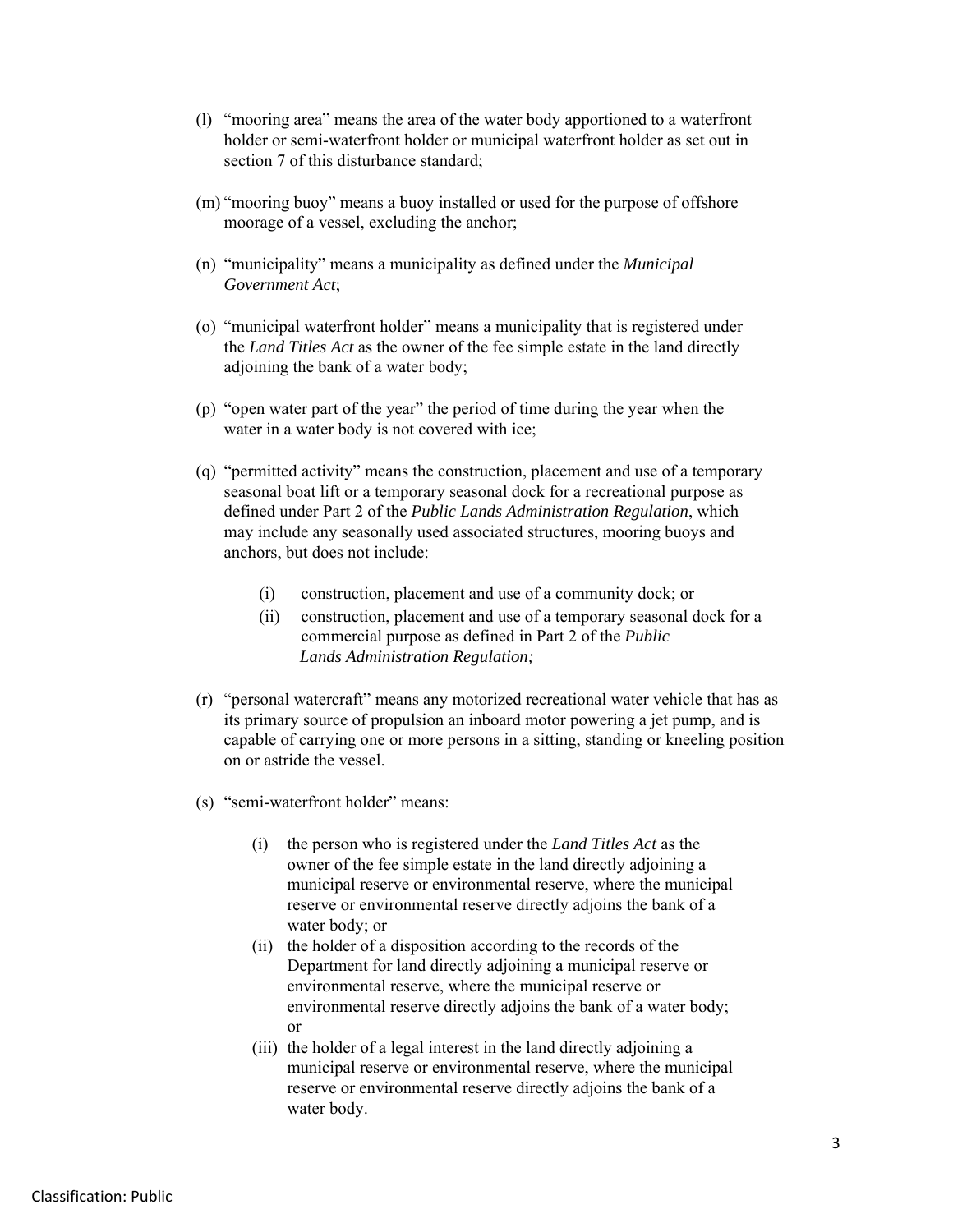- (t) "shared dock" means a dock that is shared by one or more waterfront holders or semi-waterfront holders whose mooring areas are adjacent to each other.
- (u) "swimming platform" means a floating platform and its anchor, without railings, a roof or walls that is anchored to the bed of a water body and is only designed and used for swimming, diving and related activities that do not include the mooring of watercraft;
- (v) "swing radius" of a vessel at anchor, means the distance from the anchor to the stern of the vessel that will form the circumference of a circle (the swing area as the vessel revolves about the mooring point). The length of the swing radius is equal to the length of anchor chain plus the total length of the vessel;
- (w) "temporary seasonal boat lift" means a temporary structure used for lifting and storage of the vessel above the surface of the water, that is constructed and installed in a way so that it can be removed from the bed and shore of a water body before the end of the open water part of the year without causing disturbance to the bed and shore.
- (x) "temporary seasonal dock" means a dock or shared dock that is constructed and installed in a way so that it can be removed from the bed and shore of a water body before the end of the open water part of the year without causing disturbance to the bed and shore;
- (y) "terminal platform" refers to the portion of the dock connected to, and generally wider than the walkway, and used both for securing and loading a vessel;
- (z) "vessel" means a motorized or non-motorized boat or pleasure craft, personal watercraft, or other similar vessel, but excludes a thing used as a temporary or permanent residence, floating or otherwise;
- (aa)"walkway" refers to the portion of the dock that allows access to the terminal platform;
- (bb) "water body" means a permanent and naturally occurring body of water or a naturally occurring river, stream, watercourse or lake;

(cc)"waterfront holder" means:

- (i) the person who is registered under the *Land Titles Act* as the owner of the fee simple estate in the land directly adjoining the bank of a water body; or
- (ii) the holder of a disposition according to the records of the Department for land directly adjoining the bank of a water body;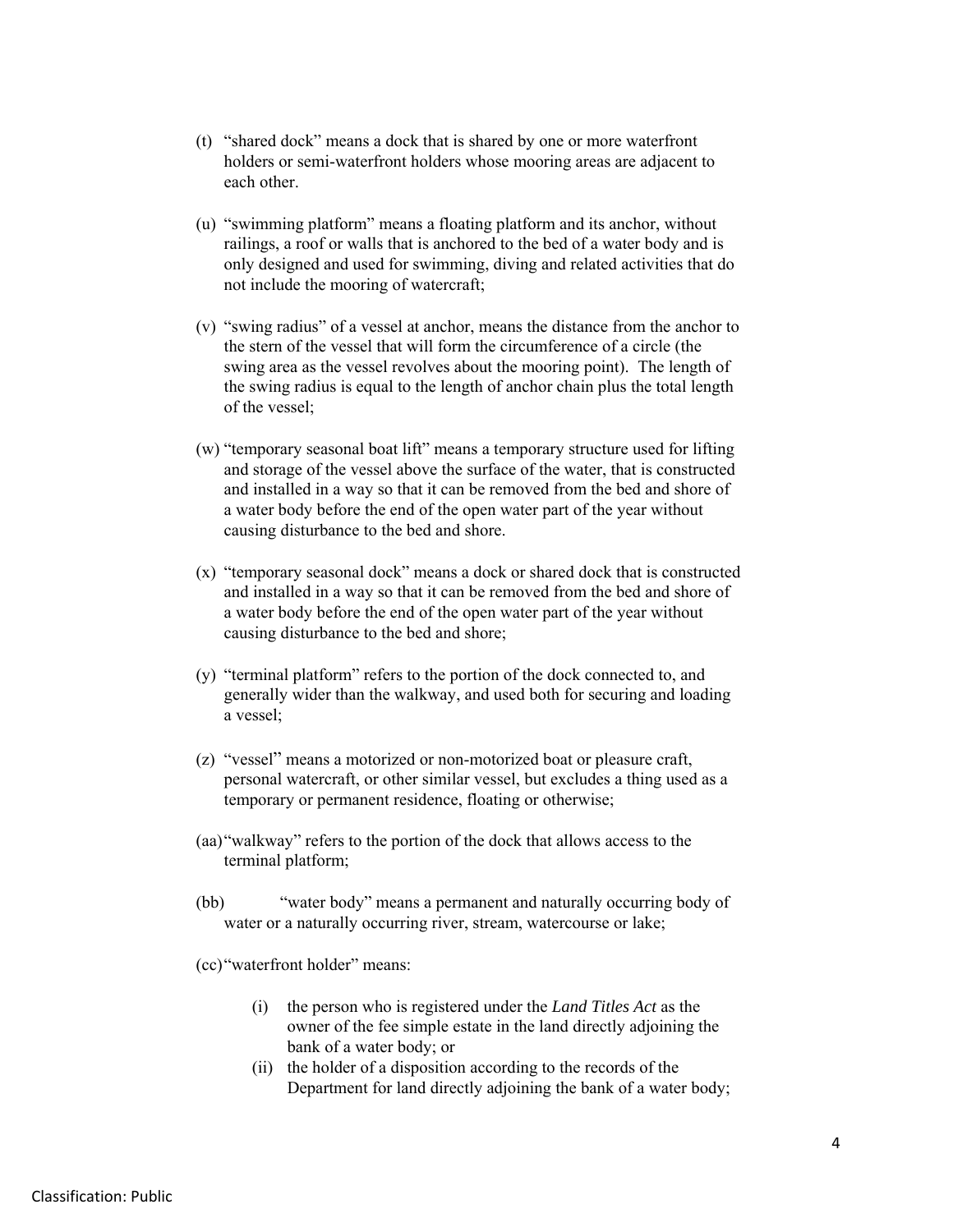(iii) the holder of a legal interest in the land directly adjoining the bank of a water body.

### **Application of this Disturbance Standard**

- 4(1) Subject to section 4(2), this Disturbance Standard applies to beds and shores of all water bodies vested in the Crown in right of Alberta by virtue of section 3 of the *Public Lands Act*.
- (2) This Disturbance Standard does not apply to beds and shores that are within a sanctuary as defined in section 3(qq) of the *Wildlife Regulation,* as amended*.*

### **General Permission**

- 5(1) A waterfront holder or semi-waterfront holder may enter on and occupy the bed and shore for the purpose of a permitted activity subject to the following:
	- (a) the permitted activity shall only be temporary;
	- (b) the permitted activity shall only be seasonal;
	- (c) the permitted activity shall meet all of the requirements of the maximum acceptable footprint as set out in this Disturbance Standard;
	- (d) a permitted activity, with the exception of construction, placement and use of a mooring buoy and anchor and swimming platform, shall only occur within the mooring area as determined in accordance with this Disturbance Standard;
	- (e) the waterfront holder or semi-waterfront holder shall obtain all federal, provincial, municipal, and other permits and approvals, as applicable, with respect to the permitted activity;
	- (f) the permitted activity shall comply with federal and provincial laws, municipal bylaws and local government zoning restrictions;
	- (g) the permitted activity shall not cause loss or damage to public land; and
	- (h) the permitted activity shall not cause a danger to the life, health or property of any person on public land.
- (2)A municipality may enter on and occupy the bed and shore for the purpose of placing one or more buoys and anchors subject to the following:
	- (a) the buoys and anchors are for the purpose of marking a defined swimming area, posting speed restrictions, for vessel navigational aids, or for marking a restricted area;
	- (b) the buoys and anchors shall be for temporary seasonal use;
	- (c) the municipality shall obtain all federal, provincial, municipal, and other permits and approvals, as applicable, with respect to the placement of buoys and anchors;
	- (d) placement of buoys and anchors shall comply with federal and provincial laws, municipal bylaws and local government zoning restrictions;
	- (e) the municipality shall only construct the anchor for a mooring buoy in accordance with the following:

(i) Anchors shall be composed of material that does not physically or chemically degrade when exposed to physical abrasion, chemical abrasion or water; (ii) Anchors shall not contain or consist of garbage, waste or debris; and (iii)

Anchors shall not contain material that was intended for other uses; and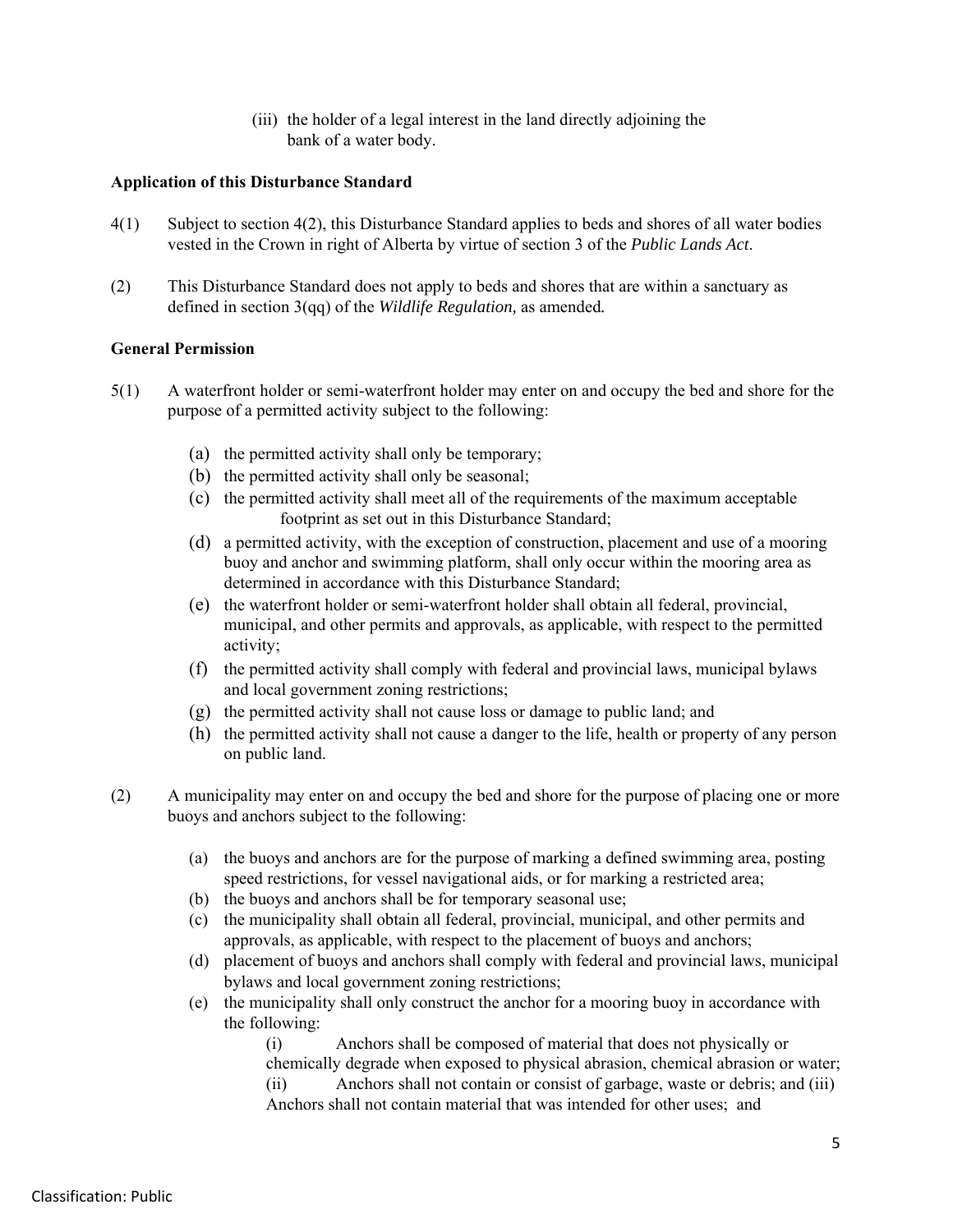(f) the buoy and its anchor shall be removed from the bed and shore at the end of the open water part of the year.

### **No property**

- 6(1) For the purpose of this section, "holder" includes waterfront holder, semi-waterfront holder and municipal waterfront holder.
- (2) Notwithstanding any rule of law or equity, the rights and privileges conveyed in this Disturbance Standard do not constitute personal property or any exclusive privileges or right of use on public land, nor does it authorize any injury to property or infringement of rights or federal, provincial or local laws and regulations.
- (3) A holder engaging in any activities permitted in this Disturbance Standard must keep the Minister indemnified against all actions, claims and demands brought or made against the Minister, by the holder or by any third party, for any losses arising directly or indirectly from activities permitted in this Disturbance Standard.

### **Defined Mooring Area**

- 7(1) For the purpose of this section, "holder" includes waterfront holder, semi-waterfront holder and municipal waterfront holder.
- (2) A holder's mooring area is bounded by:
	- (a) the current water line;
	- (b) the line of navigation; and
	- (c) setbacks, as set out in section 7(4), from the holder's projected property lines determined in accordance with section 7(3).
- (3) The projected property lines are determined by drawing straight lines from the intersection of the property lines of the holder's lot with the bank to the line of navigation according to one of the following methods:
	- (a) *Extended lot line method:* Project a straight line with the same alignment as the property line from the intersection of the property line with the bank to the line of navigation (Figure 1).



Figure 1. Extended Lot Line Method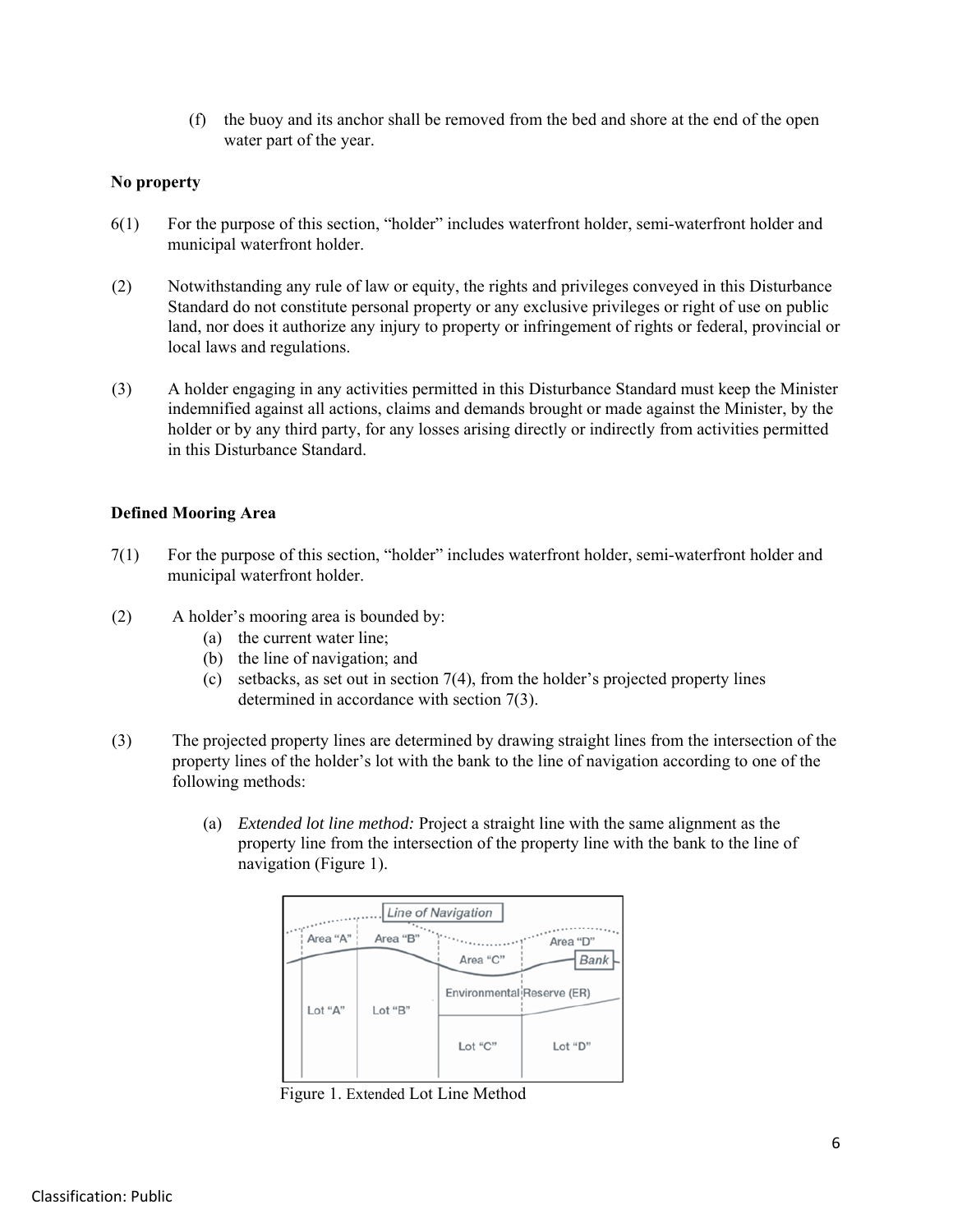- (b) *Coterminous line method:*
	- 1. Using a subdivision plan, locate the holder's lot;
	- 2. Draw a straight line (the "extended bank line") between the two points where the property lines of the holder's lot intersect with the bank;
	- 3. Repeat step 2 above to determine the extended bank line for the lots that are adjacent to the holder's lot;
	- 4. Equally bisect the angle between the extended bank lines of the holder's lot and the extended bank lines of the lots that are adjacent to the holder's lot;
	- 5. Project a straight perpendicular line from the bisected angles in step 4 out to the line of navigation as shown in Figure 2 to determine the coterminous lines.



Figure 2. Coterminous Line Method

- (c) If projected property lines intersect before the line of navigation is reached, another method of apportionment may be used subject to approval in writing from the director.
- (d) If the methods in  $7(3)(a)$  and (b) cannot be used to accommodate non-linear subdivision designs, another method of apportionment may be used subject to approval in writing from the director.
- (4) **S**etbacks from the projected property line shall be:
	- (a) Not less than 3 meters from any projected property line; and
	- (b) Zero (0) meters where a temporary seasonal dock that is a shared dock, associated structures, or mooring buoy and anchor for a recreational purpose is shared and is located adjacent to or on both sides of a shared property line as agreed to by the affected waterfront holder, semi-waterfront holder or municipal waterfront holders.
- (5) For the purpose of section 5(1) of this Disturbance Standard, the mooring area for a semiwaterfront holder shall be determined in accordance with sections 7(2), 7(3) and 7(4) where the projected lot line shall extend through the land held by the municipal waterfront holder.

#### **Maximum Acceptable Footprint for Permitted Activity – Temporary Seasonal Dock**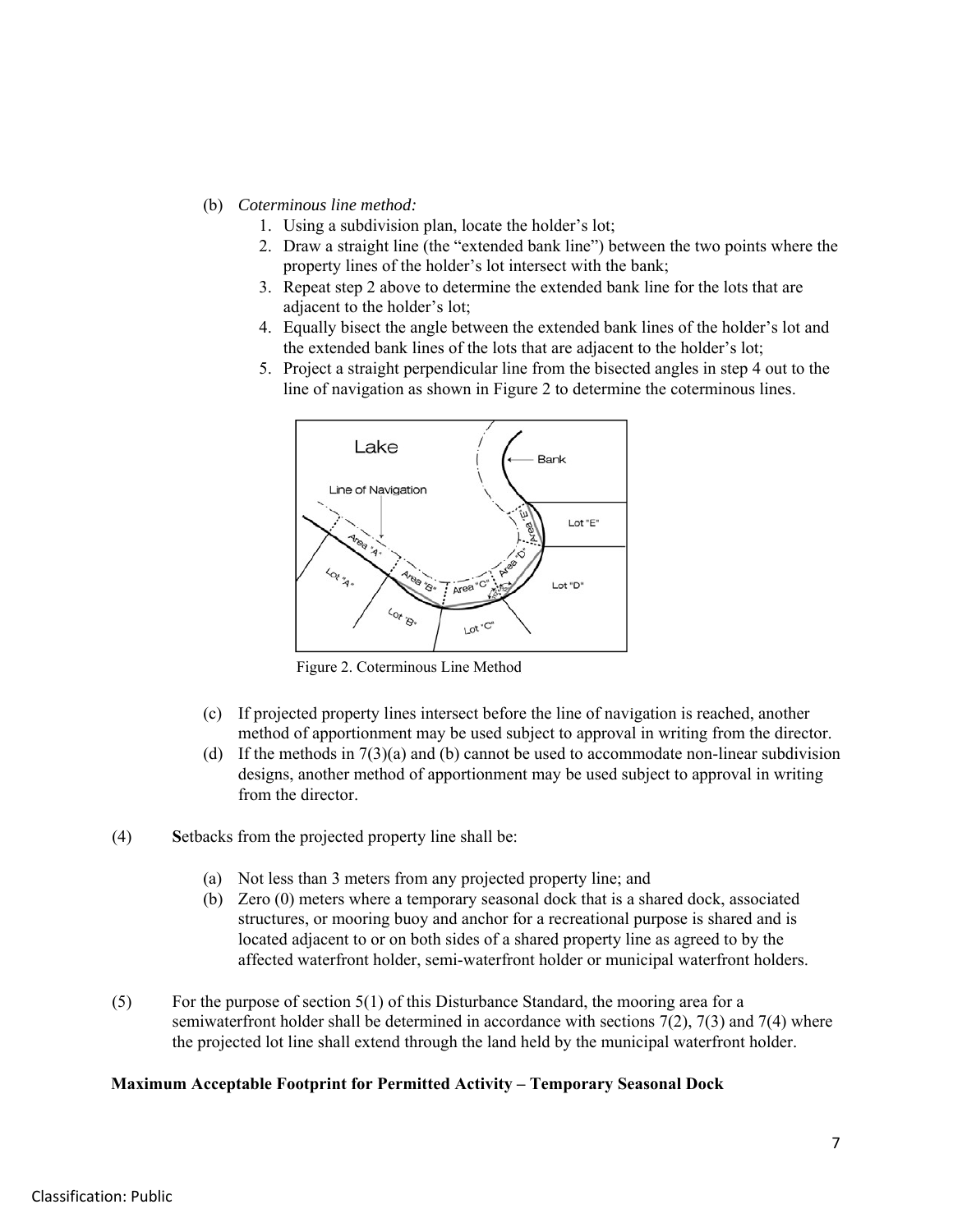- 8(1) The maximum acceptable footprint in this section shall apply to the construction, placement and use of a temporary seasonal dock by a waterfront holder or semi-waterfront holder.
- (2) The waterfront holder or semi-waterfront holder shall not construct or place more than one temporary seasonal dock within their mooring area.
- (3) A semi-waterfront holder shall not construct or place a temporary seasonal dock if a municipal waterfront holder has already constructed or placed a dock in the mooring area in front of the municipal waterfront parcel.
- (4) The waterfront holder or semi-waterfront holder may only use or allow the use of a temporary seasonal dock to support mooring for a recreational purpose as defined in Part 2 of the *Public Lands Administration Regulation.*
- (5) The waterfront holder or semi-waterfront holder may only construct a temporary seasonal dock in accordance with the following:
	- (a) The width of the walkway for a temporary seasonal dock shall not exceed 1.5m;
	- (b) The total size of the temporary seasonal dock, including the terminal platform and walkway, in any configuration, shall not exceed 50% of the waterfront holder's lot width or semi-waterfront holder's lot width, as measured from the holder's projected property lines closest to the current water line;
	- (c) If the temporary seasonal dock is being constructed or placed on a water body that is a river, the temporary seasonal dock shall not extend out into the river more than 10% of the total width of the river as measured at a point where the temporary seasonal dock is to be placed; and
	- (d) A temporary seasonal dock shall not completely enclose any portion of a water body.
- (6) The waterfront holder or semi-waterfront holder shall only construct a temporary seasonal dock using biologically inert and non-reactive materials, including but not limited to factory pressure treated, non-toxic, marine grade wood, untreated wood or plywood, metal, fiberglass, or plastic.
- (7) The waterfront holder or semi-waterfront holder may only remove aquatic vegetation if:
	- (a) cutting of the aquatic vegetation is directly incidental to the permitted activity; or
	- (b) the aquatic vegetation is a Freshwater Dwelling Invasive Plant listed under Item 2 of the Schedule in the *Fisheries (Alberta) Act*.
- (8) Where cutting of aquatic vegetation is directly incidental to the permitted activity, the waterfront holder or semi-waterfront holder may only cut aquatic vegetation in accordance with the following:
	- (a) aquatic vegetation may only be cut once per year;
	- (b) aquatic vegetation may only be cut between August 1 and September 30;
	- (c) the area from which aquatic vegetation may be cut is restricted as follows:
		- (i) the length of the area from which aquatic vegetation is cut may only consist of a single lane from the bank in a direct path perpendicular to the shore;
		- (ii) the width of the single lane in (i) shall be a maximum of 4 meters;
		- (iii) the single lane in (i) must remain in the same location every year;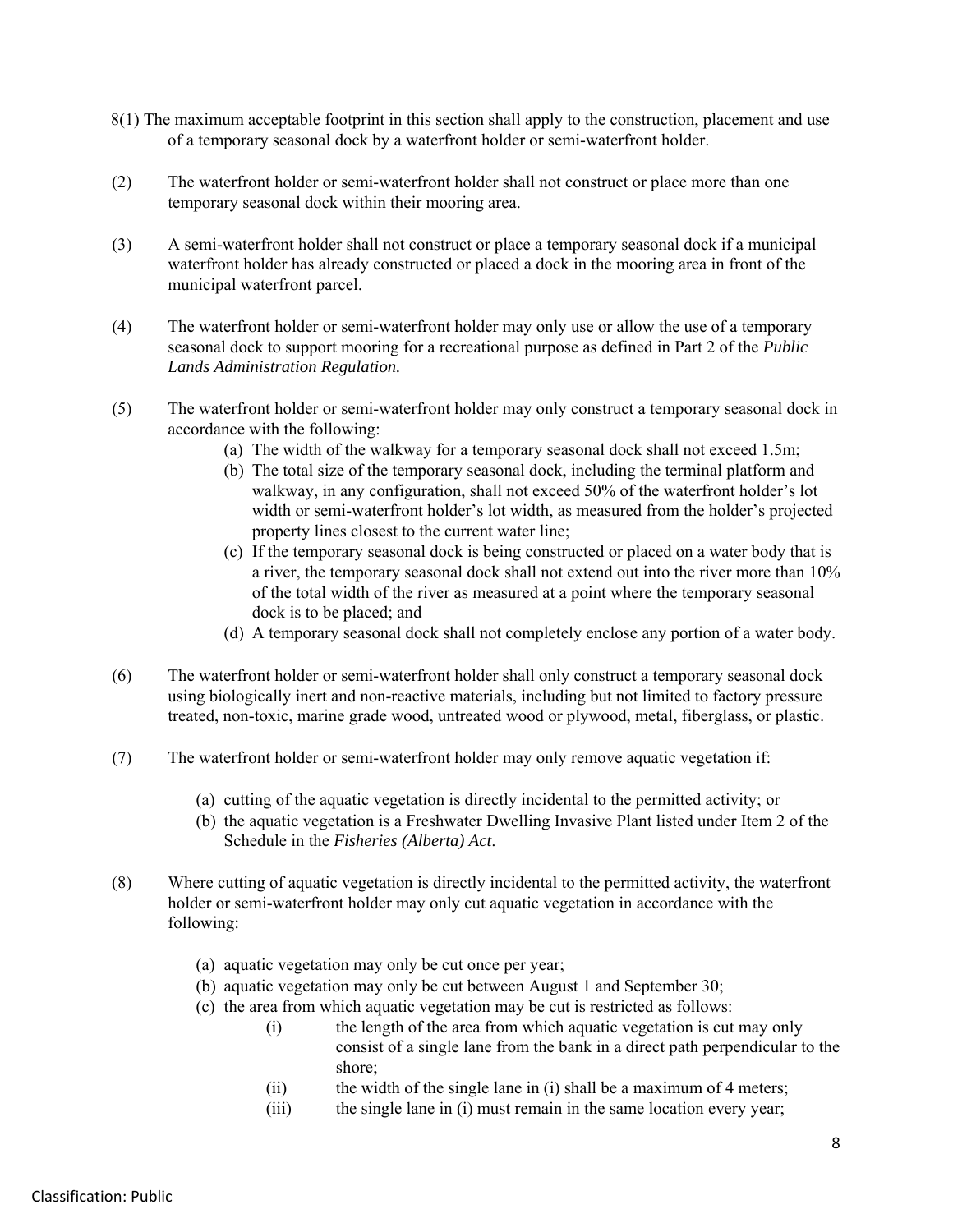- (iv) the depth of cutting of aquatic vegetation shall not be greater than 1 meter below the water surface; and
- (v) aquatic vegetation may only be cut by manual or mechanical means;
- (d) all aquatic vegetation that is cut shall be immediately removed from the bed and shore and disposed of such that nutrients and debris will neither accumulate on the bed and shore nor re-enter the water body.
- (9) The waterfront holder or semi-waterfront holder shall only construct floats for the temporary seasonal dock using materials that do not physically or chemically degrade when exposed to physical abrasion, chemical abrasion, water or petroleum products.
- (10) The waterfront holder or semi-waterfront holder may only apply preservatives to the temporary seasonal dock while the temporary seasonal dock is located above the bank.
- (11) The waterfront holder or semi-waterfront holder shall not place the temporary seasonal dock beyond the bank unless and until previously applied preservatives are completely dried;
- (12) The waterfront holder or semi-waterfront holder may only use synthetic or metal containers not originally intended for flotation devices for construction of the temporary seasonal dock, provided they have been cleaned of all product residues, are corrosion resistant, and watertight.
- (13) The waterfront holder or semi-waterfront holder shall only construct the anchor for a temporary seasonal dock in accordance with the following:
	- (a) Anchors shall be composed of material that does not physically or chemically degrade when exposed to physical abrasion, chemical abrasion or water;
	- (b) Anchors shall not contain or consist of garbage, waste or debris; and (c) Anchors shall not contain material that was intended for other uses.
- (14) The waterfront holder or semi-waterfront holder shall maintain the temporary seasonal dock in a safe operating condition at all times.
- (15) The waterfront holder or semi-waterfront holder shall not cause or allow the construction, placement or use of a temporary seasonal dock in any way that:
	- (a) results or may result in in damage or modification to the bed and shore of the water body;
	- (b) obstructs or may obstruct public access along the bed and shore;
	- (c) interrupts or may interrupt the free movement of water; or
	- (d) causes or may cause the formation of land by deposition of littoral drift upon the bed and shore of a water body.
- (16) The waterfront holder or semi-waterfront holder may place temporary, readily removed accessories on the temporary seasonal dock but shall not place any fixed or covered structures including, but not limited to gazebos, storage sheds, shelters or other similar structures on the temporary seasonal dock.
- (17) The waterfront holder or semi-waterfront holder shall not cause or allow the seasonal storage of fuel on a temporary seasonal dock.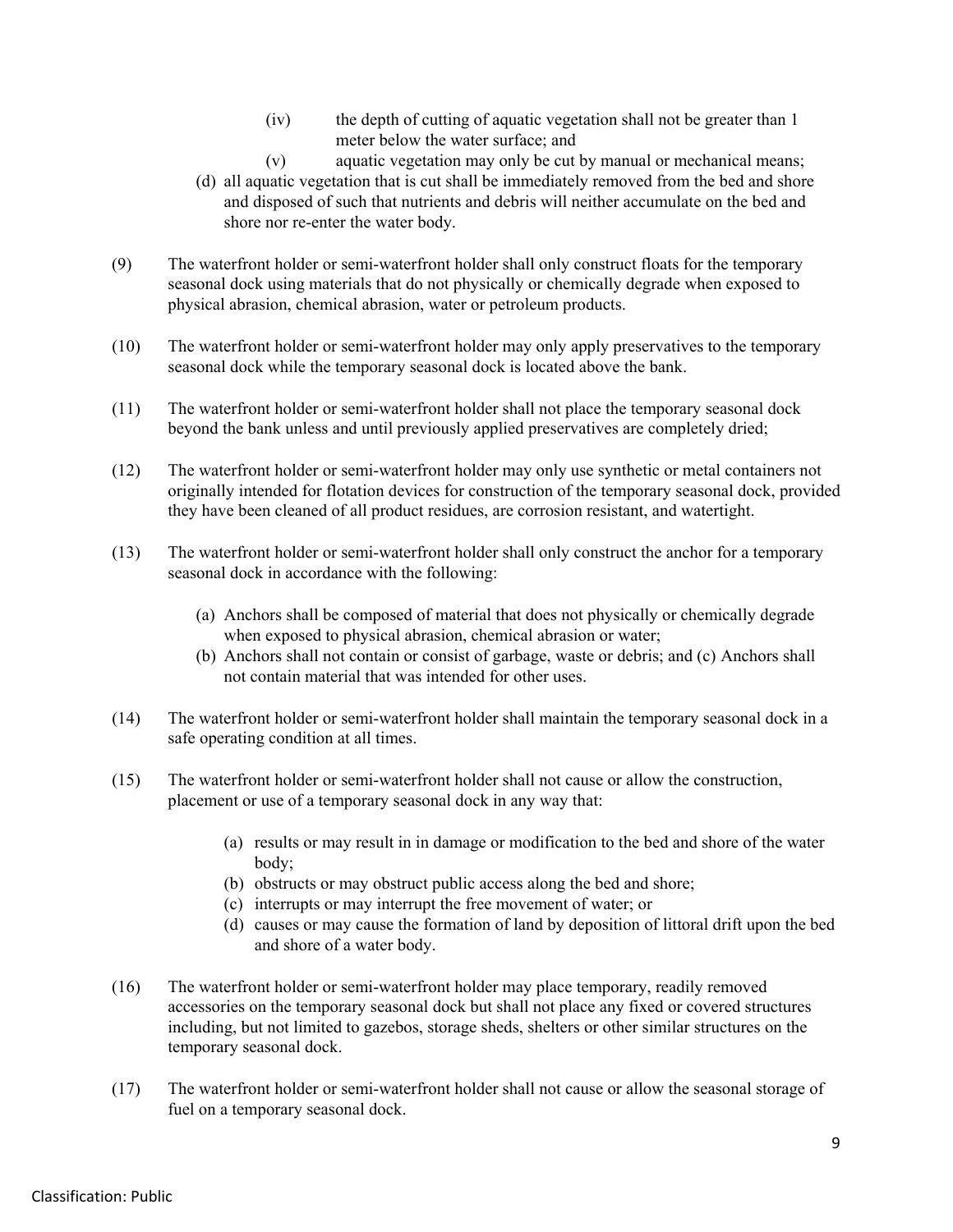- (18) The waterfront holder or semi-waterfront holder shall remove the temporary seasonal dock before the end of the open water part of the year.
- (19) Once the waterfront holder or semi-waterfront holder has removed the temporary seasonal dock in accordance with section 8(18), the waterfront holder or semi-waterfront holder shall not store the temporary seasonal dock on public land.
- (20) A waterfront holder or semi-waterfront holder may share a temporary seasonal dock with other adjacent waterfront holders or semi-waterfront holders in which case all waterfront holders and semi-waterfront holders that use the temporary seasonal dock are jointly responsible for complying with this Disturbance Standard.
- (21) The waterfront holder or semi-waterfront holder shall ensure that its guests and invitees comply with this Disturbance Standard and a failure to comply with any requirement of this Disturbance Standard by a guest or invitee of the waterfront holder or semi-waterfront holder shall be deemed a failure to comply by the waterfront holder or semi-waterfront holder.

### **Maximum Acceptable Footprint for Permitted Activity – Temporary Seasonal Boat Lift**

- 9(1) The maximum acceptable footprint in section 8(5)(b) shall apply to the construction, placement and use of a temporary seasonal boat lift as an associated structure with a temporary seasonal dock or as a stand alone temporary seasonal boat lift.
- (2) The waterfront holder or semi-waterfront holder shall not construct or place a temporary seasonal boat lift that is enclosed on all sides.
- (3) The waterfront holder or semi-waterfront holder shall only construct or place a temporary seasonal boat lift within their mooring area.
- (4) The waterfront holder or semi-waterfront holder shall maintain the temporary seasonal boat lift in a safe operating condition at all times.
- (5) The waterfront holder or semi-waterfront holder shall remove the temporary seasonal boat lift before the end of the open water part of the year.
- (6) Once the waterfront holder or semi-waterfront holder has removed the temporary seasonal boat lift in accordance with section 9(5), the waterfront holder or semi-waterfront holder shall not store the temporary seasonal boat lift on public land.
- (7) The waterfront holder or semi-waterfront holder may only use or allow the use of a temporary seasonal boat lift for a recreational purpose as defined in Part 2 of the *Public Lands Administration Regulation.*

### **Maximum Acceptable Footprint for Permitted Activity – Swimming Platform**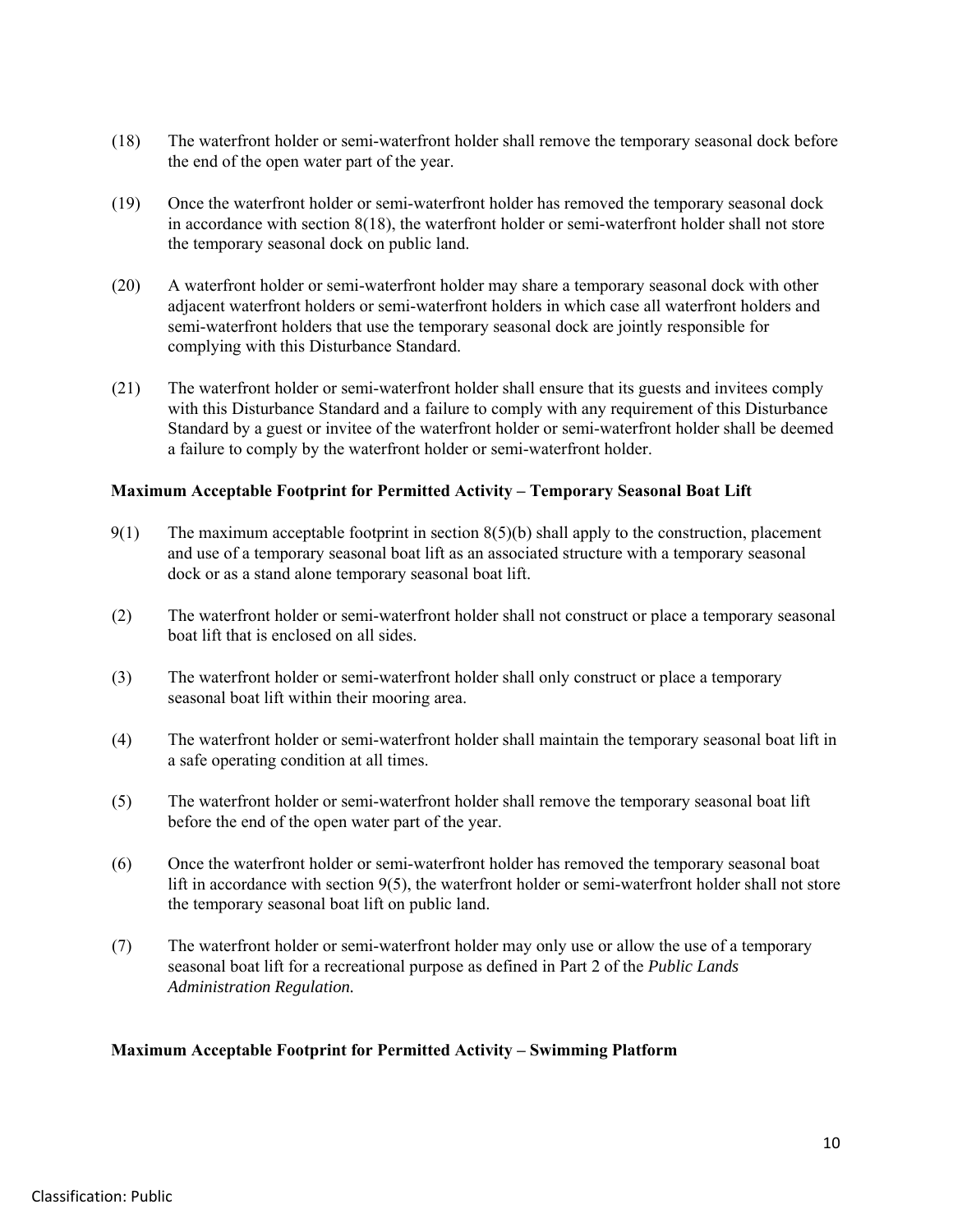- $10(1)$  The maximum acceptable footprint in section  $8(5)(b)$  shall apply to the construction, placement and use of a swimming platform.
- (2) The waterfront holder or semi-waterfront holder shall not construct or place more than one swimming platform.
- (3) The waterfront holder or semi-waterfront holder may only use or allow the use of a swimming platform for personal use.
- (4) The waterfront holder or semi-waterfront holder shall not construct a swimming platform greater than  $10 \text{ m}^2$  in size.
- (5) The waterfront holder or semi-waterfront holder shall place the swimming platform within the setbacks from the projected property line as set out in section 7 of this Disturbance Standard, provided it does not interfere with navigation.
- (6) The waterfront holder or semi-waterfront holder shall not construct or place structures on the swimming platform with the exception of a ladder, slide or a bench for personal use.
- (7) The waterfront holder or semi-waterfront holder shall not use or allow the use of a swimming platform for the mooring of a vessel.
- (8) The waterfront holder or semi-waterfront holder shall maintain the swimming platform in a safe operating condition at all times.
- (9) The waterfront holder or semi-waterfront holder shall place reflective markers on all corners of the swimming platform such that the reflective markers are visible at all times to vessels under navigation.
- (10) The waterfront holder or semi-waterfront holder shall remove the swimming platform at the end of the open water part of the year.
- (11) The waterfront holder or semi-waterfront holder shall only construct a swimming platform using material that does not physically or chemically degrade when exposed to physical abrasion, chemical abrasion, water or petroleum products, including but not limited to factory pressure treated, non-toxic, marine grade wood, untreated wood or plywood, metal, fiberglass, or plastic.
- (12) The waterfront holder or semi-waterfront holder shall only construct the anchor for a swimming platform in accordance with the following:

(a) Anchors shall be composed of material that does not physically or chemically degrade when exposed to physical abrasion, chemical abrasion or water; (b) Anchors shall not contain or consist of garbage, waste or debris; and (c) Anchors shall not contain material that was intended for other uses.

(13) The waterfront holder or semi-waterfront holder shall only construct the swimming platform in a way that it can be removed from the bed and shore of a water body before the open water part of the year without causing disturbance to the bed and shore.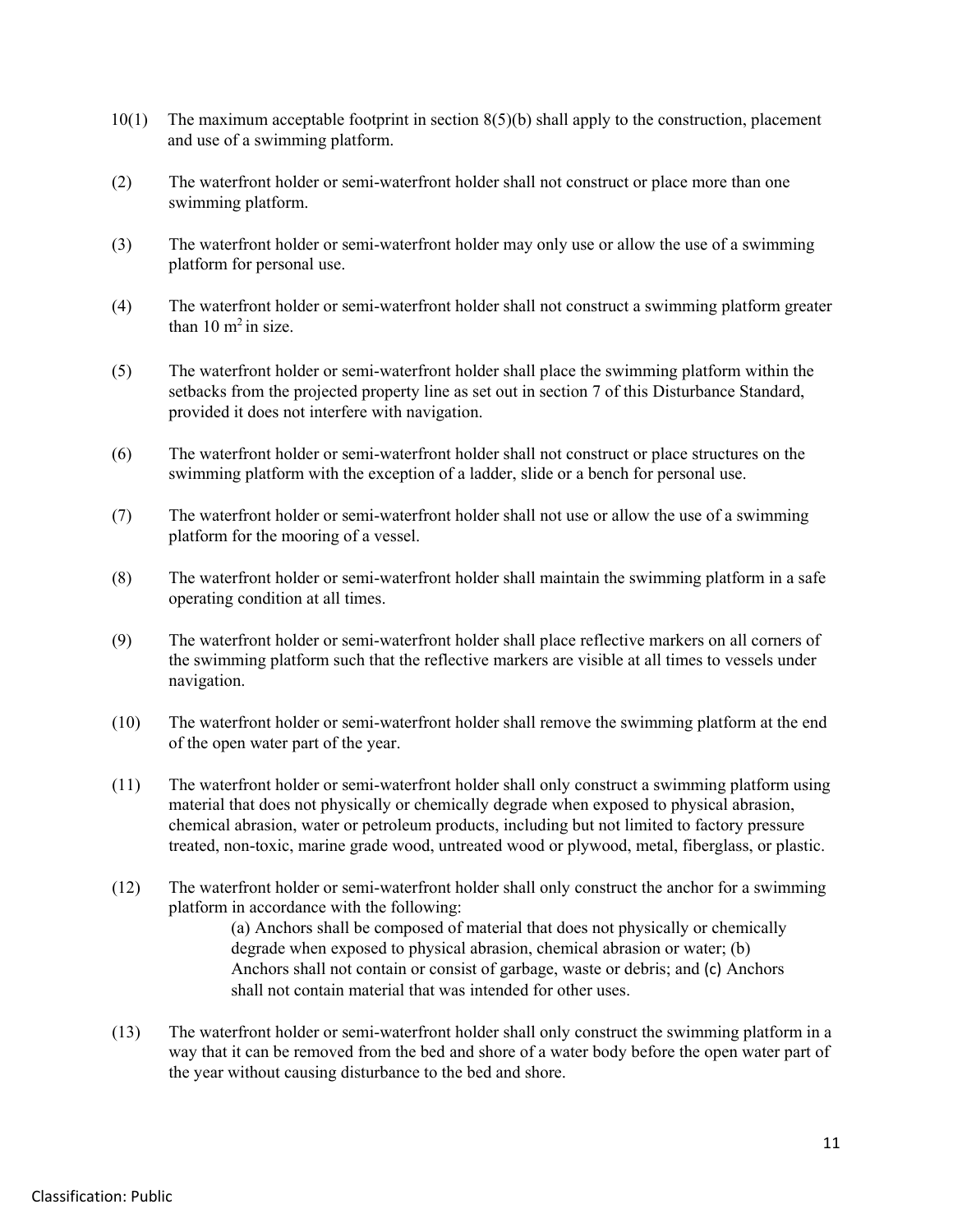### **Maximum Acceptable Footprint for Permitted Activity – Mooring Anchor and Buoy**

- 11(1) The maximum acceptable footprint set out in this section shall apply to the construction, placement and use of a mooring buoy and anchor.
- (2) The waterfront holder or semi-waterfront holder shall not construct or place more than one mooring buoy and anchor beyond the mooring area;
- (3) The waterfront holder or semi-waterfront holder may only use or allow the use of a mooring buoy and anchor to support mooring of a vessel for a recreational purpose as defined in Part 2 of the *Public Lands Administration Regulation.*
- (4) The waterfront holder or semi-waterfront holder shall only place the mooring buoy and anchor beyond the line on navigation and in accordance with setbacks from the projected property line as set out in section 7 of this Disturbance Standard.
- (5) The waterfront holder or semi-waterfront holder shall not construct, place or use a mooring buoy and anchor in any way that interferes with or may interfere with navigation or becomes a safety hazard.
- (6) The waterfront holder or semi-waterfront holder shall not place an anchor for a mooring buoy within 20 meters of any structure or within the swing radius of another mooring buoy.
- (7) The waterfront holder or semi-waterfront holder may only construct or place a mooring buoy and anchor such that the swing radius of the vessel to be moored shall be at least 3 meters from the projected property line.
- (8) The waterfront holder or semi-waterfront holder shall only construct the anchor for a mooring buoy in accordance with the following:
	- (a) Anchors shall be composed of material that does not physically or chemically degrade when exposed to physical abrasion, chemical abrasion, water or petroleum products;
	- (b) Anchors shall not contain or consist of garbage, waste or debris; and (c) Anchors shall not contain material that was intended for other uses.
- (9) The waterfront holder or semi-waterfront holder shall only construct the mooring buoy and anchor in a way that it can be removed from the bed and shore of a water body before the open water part of the year without causing disturbance to the bed and shore.

### **Transitional**

- 12 Notwithstanding sections  $5(1)(c)$  and  $8(1)$  of this Disturbance Standard, a temporary seasonal dock that was constructed, placed and used by a waterfront holder or semi-waterfront holder on or before April 16, 2021:
	- (a) is not subject to sections  $8(5)(a)$ ,  $8(6)$ ,  $8(9)$ ,  $8(12)$  or  $8(13)$  of this Disturbance Standard if the waterfront holder or semi-waterfront holder can prove to the